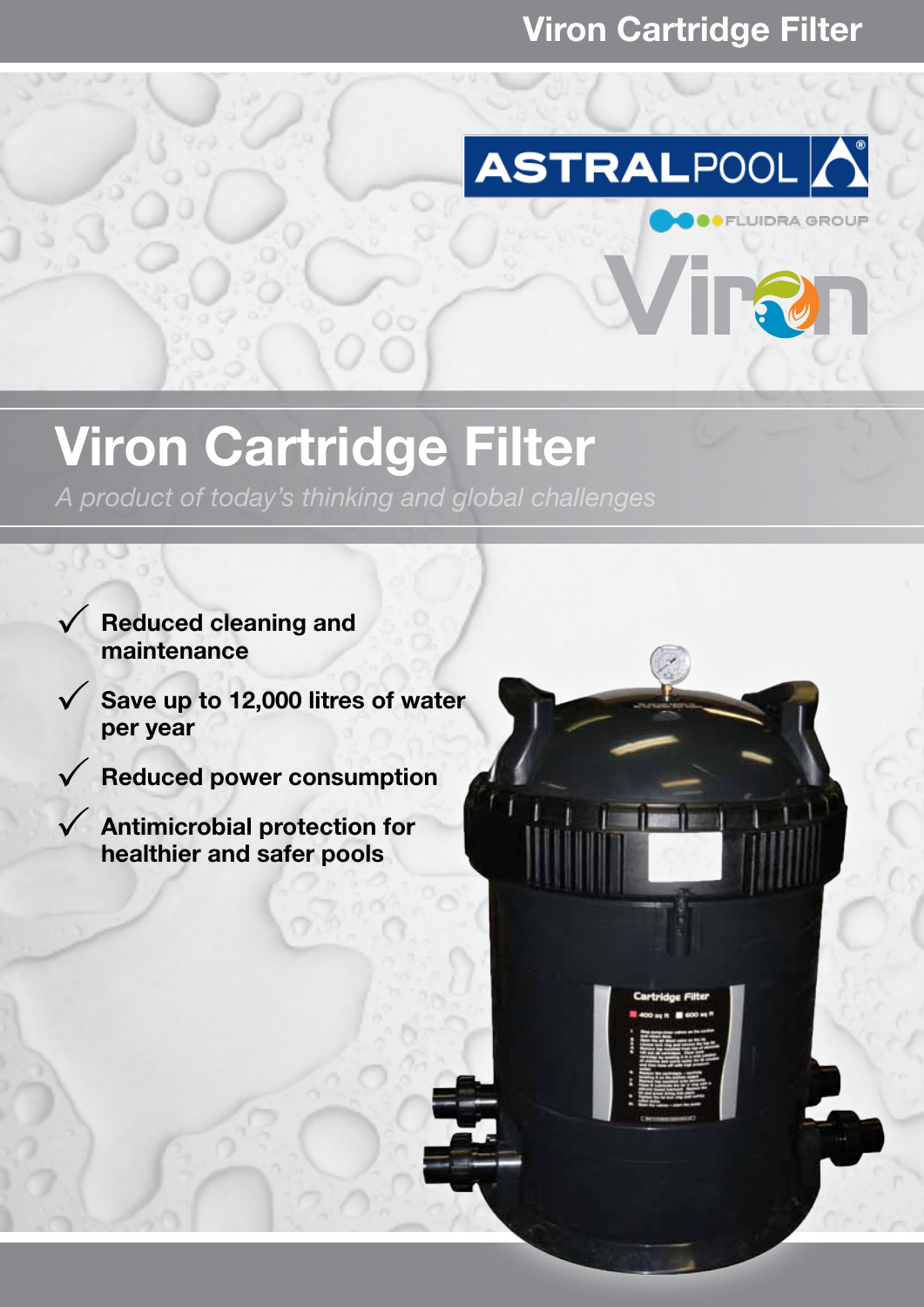

## Viron Cartridge Filter

The Viron cartridge filter is engineered for outstanding reliability and performance for your swimming pool or spa. Viron's filtration system is finer than a sand or glass media filter, and incorporates Microban® antimicrobial protection.

Cartridge Filte

With less plumbing and no backwash line, installing and maintaining your Viron filter is so simple, almost anyone in the family can do it. The Viron is designed to save between 8,000 and 20,000 litres of water each year, by only requiring once a year cleaning for most residential pools. Made for Australian conditions Viron doesn't need regular flushing like sand or glass media filters, which means you save the equivalent of 37 hours of shower time in water each year.

Viron's secret lies in its low maintenance. With the use of four state of the art antimicrobial filter elements, they have enormous capacity so they only require cleaning once a year. The antimicrobial elements inhibit the growth of bacteria, mould and mildew leaving you with a crystal clean swimming pool or spa. An inbuilt automatic air bleed system also reduces the manual air bleeding process simplifying your routine maintenance program.

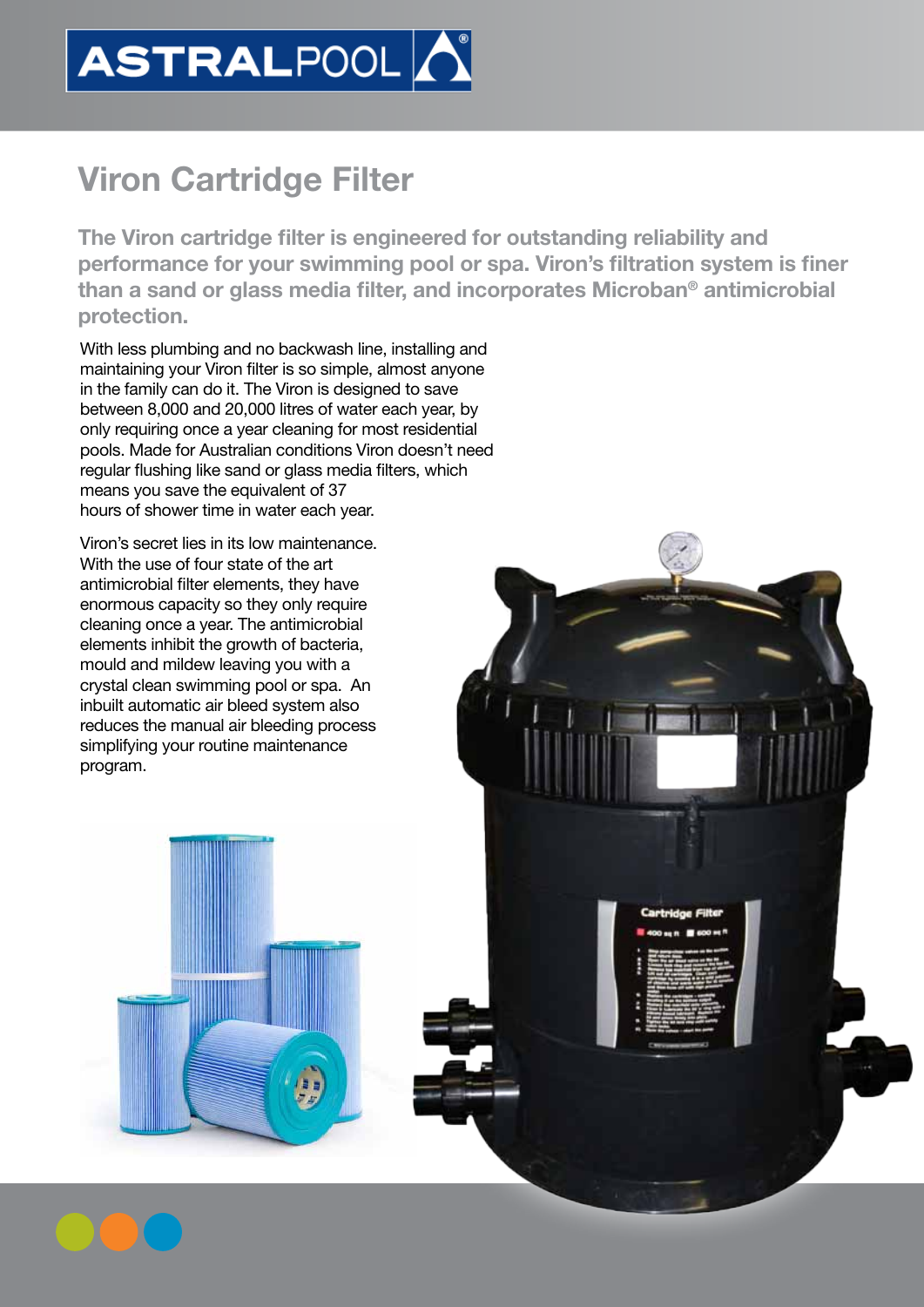The Viron C400 and C600 are made from quality components. The injection moulded design is made up of non-corrosive materials and provides ready access to all elements. Fine tolerance manufacturing , increases the life and reduces ongoing maintenance.

The Viron CL series of cartridge filters is available for 38m2 or 57m2 filter areas, making them suitable for any pool or commercial spa. The Viron Cartridge filters are covered by a limited 5 year warranty on the tank and 12 months on the other components.

To find out more about the Viron range visit astralpool.com.au

**CL400 & 600** 



 $1034$ л 81.0  $Ø586.0$ 

| Model        | <b>Filter Area</b> | <b>Max. Flow Rate</b> | Weight | <b>A Dimension</b> | <b>Dimension</b> |
|--------------|--------------------|-----------------------|--------|--------------------|------------------|
| Viron CL 400 |                    | 800                   | 48     |                    | 586              |
| Viron CL 600 |                    | 800                   | 50     |                    | 586              |